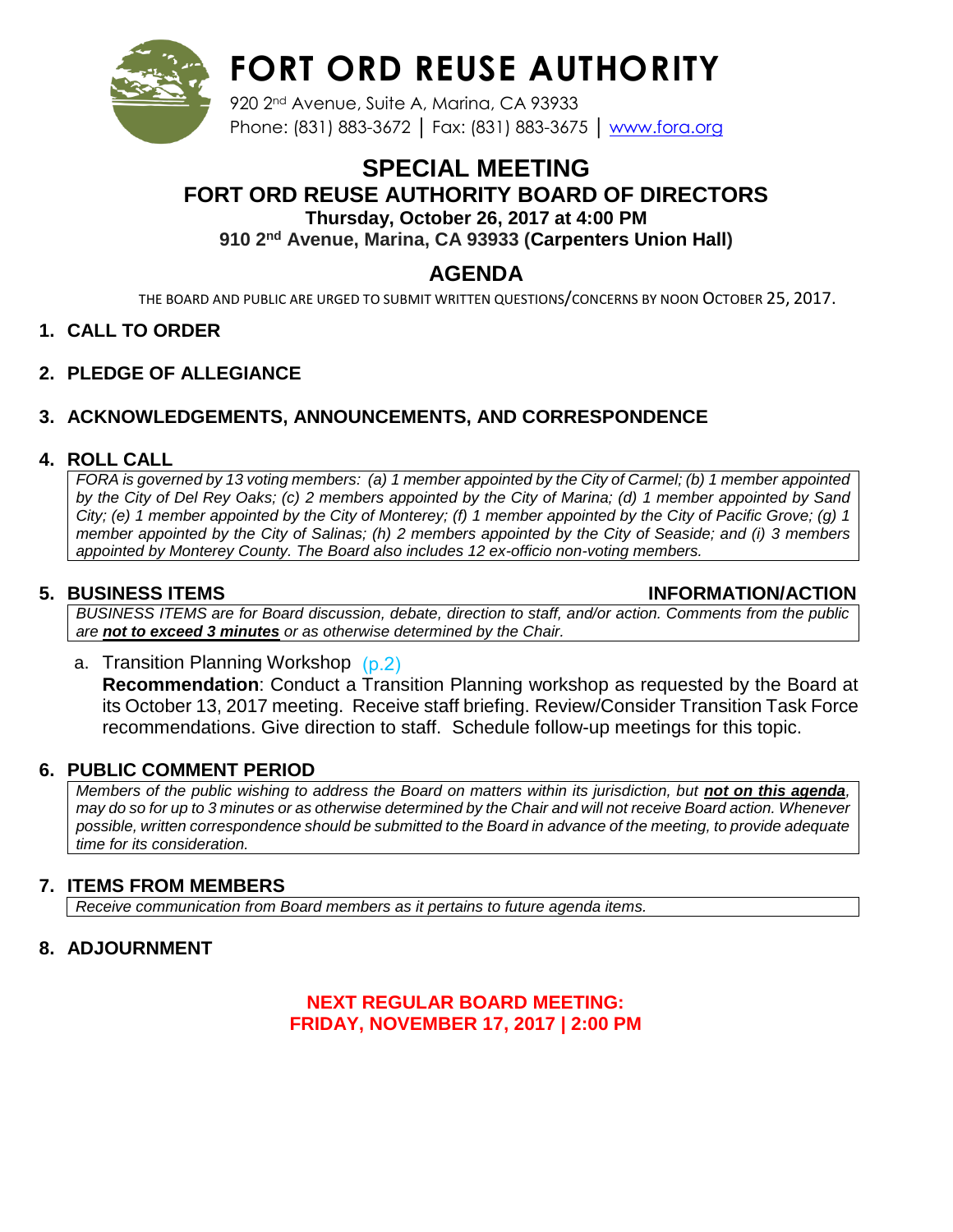# **FORT ORD REUSE AUTHORITY BOARD REPORT BUSINESS AGENDA**

<span id="page-1-0"></span>**Subject:** Transition Planning Workshop

**Meeting Date: Agenda Number:**

October 26, 2017<br>5a

#### **RECOMMENDATION:**

- i. Conduct a Transition Planning Workshop;
- ii. Receive Staff Briefing;
- iii. Review/Consider Transition Task Force Recommendation;
- iv. Provide Direction to Staff; and
- v. Schedule follow up discussion/meetings for this topic.

#### **BACKGROUND/DISCUSSION:**

The Fort Ord Reuse Authority Board, at its October 13, 2017 meeting, heard introductory remarks from staff regarding the background and framework for complying with CA Legislative direction to complete a Transition Plan and present such to the Local Area Formation Commission (LAFCO) by the end of 2018. At the close of the initial presentation, several Board members suggested moving toward a workshop to more fully explore the options for Transition Planning that could best inform a path forward. Consequently, at the direction of the Board, staff has scheduled a Transition Planning workshop to address issues, legal framework, and questions related to formulation of the legislatively mandated transition plan required by Government Code section 67700(b)(2). A final Transition Plan will assign assets and liabilities, designate responsible successor agencies, and provide a schedule of remaining obligations. The final plan requires a majority vote of the Board. LAFCO is required to ensure that all contracts, agreements and pledges to pay or repay money are honored and properly administered. The plan is required to be submitted to the LAFCO **on or before December 30, 2018**.

*This reports supplements the staff report of October 13, 2017, which is available on the FORA website. First, staff recognizes that what was presented in the staff report of October 13, 2017 was not the Transition Plan* and expects there will be more focused meetings on responsible successor agency structure and how assets, liabilities and obligations will be assigned and implemented.

With respect to a Transition Plan approach, the Transition Task Force recommended:

- 1. The responsible successor entity be a single entity Joint Powers Agency; and
- 2. Seek legislative extension of CFD and other powers to the successor entity; and
- 3. Utilize Implementation Agreement/Percentage assignment for a jurisdiction's fair and equitable contribution to successor to complete FORA program.

Although, it is implied in the Authority Act, there is a fundamental direction that the Base Reuse Plan and its attendant obligations be fully implemented and addressed. Accordingly, the Transition Task Force considered a set of fundamental goals for the Transition Plan which were previously presented to the Board.

The basic components to the Transition Plan are found in FORA's current Capital Improvement Program (Obligations and schedule for improvements), Public Retirement System (CalPERS) contract requirements and the Environmental Services Cooperative Agreement munition and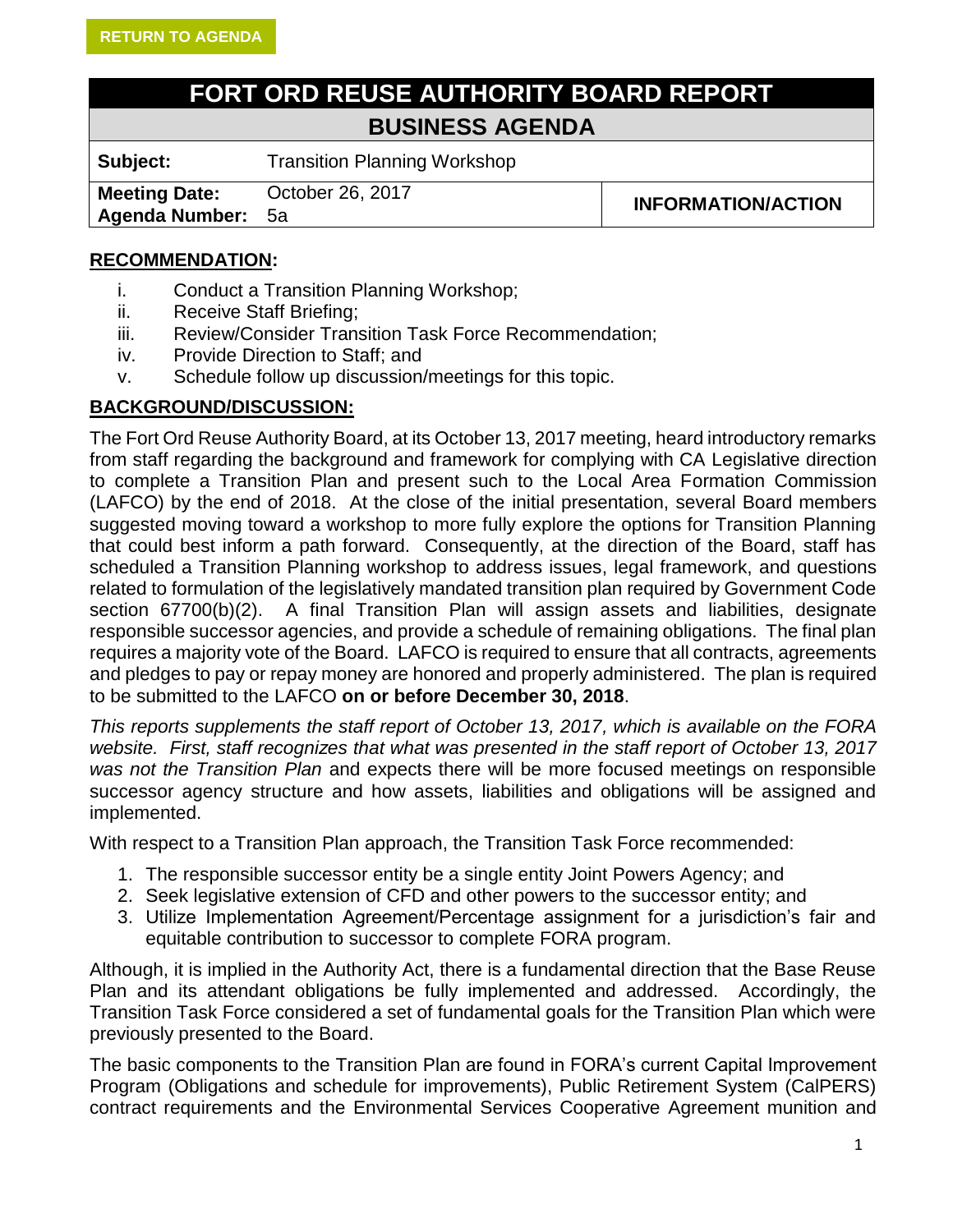explosives cleanup, monitoring and reporting. This information has been presented to the Board, the Legislative Committee, and the Transition Task Force.

A list of transportation projects and a plan for assignment and completion is summarized and attached as **[Exhibit A](#page-5-0)**. This list was presented and considered by your Transition Task Force. As identified by your Capital Improvement Program, the post 2020 projection for Transportation/Transit is estimated at \$**115.5M**. Some key considerations include funding (who and how and attendant policy implications), who would implement projects in the absence of FORA, and how roadway priorities might be addressed. FORA Board currently has a policy of completing on-site projects first – while sustaining the obligation to also fund off site projects. A major consideration is that FORA CFD fee elimination, which funds basewide facilities and mitigation measures, alters the funding structure and results in multiple contract and equity issues. For example, the Transportation Agency of Monterey County is required to follow the Mitigation Fee Act (Government Code section 66000 and following) which requires a **nexus** to development. The FORA CFD is a **special tax** which does not require nexus.

The Transition Task Force was presented with information that should FORA sunset in 2020, the contract with Marina Coast Water District terminates by its terms and Marina Coast will control both the infrastructure and water to supply Fort Ord developments. Currently, that contract requires that Marina Coast serve all of Fort Ord development, existing and proposed. However, in the absence of FORA and the Facilities Agreement, future projects on Fort Ord will be required to annex to the Marina Coast Water District in order to receive water service from them. Accordingly, FORA staff assumed, based upon existing contract terms that water service and wastewater rights will be assigned to Marina Coast Water District. Water augmentation and waste water service, The Capital Improvement Program identifies **\$17.8M** for water/water augmentation costs. If the CFD terminates, MCWD will need to add an assessment to its fee program to cover that CEQA requirement.

Regional habitat conservation is perhaps one of the largest components of the capital improvement program. A regional habitat conservation plan outlines and funds an ongoing plan for maintaining the regionally integrated habitat corridors and species preservation, restoring degraded habitat. In exchange, development, such as trails through habitat lands, and development and limited infrastructure are provided with a plan for how to mitigate impacts on habitat lands. The habitat conservation plan is projected to be broken down into two primary parts: one is habitat management, process and reporting, and the second is financing. It is currently projected that the management piece would be accomplished by a habitat cooperative (joint powers agency – JPA)). Currently FORA policy sets aside thirty percent (30%) of community facilities district fees to fund the habitat conservation. The Capital Improvement Program identifies \$**46.2M** post 2020 fee. In the absence of the FORA CFD, a replacement revenue stream must be identified to meet the projected habitat conservation program financial requirements – including staffing/operations cost to support the habitat JPA.

The munitions and explosive clean up obligations are projected to be in the neighborhood of **\$8- 10M**. FORA staff has been seeking an amendment to the Army's grant to address this shortfall. Post-FORA it is anticipated that there will be ongoing requirements for construction support, land use control monitoring/reporting, and discovered ordnance procedures/action. It is anticipated (but not approved) that this obligation will be fully funded by the Army.

While the above, encapsulate the majority of FORA's obligations, there are additional liabilities which have been identified primarily as administrative obligations. The largest of those is the Cal PERS obligation for terminated agency unfunded liability. FORA Board, Finance Committee and staff have been keeping a close eye on that obligation as it is routinely adjusted based upon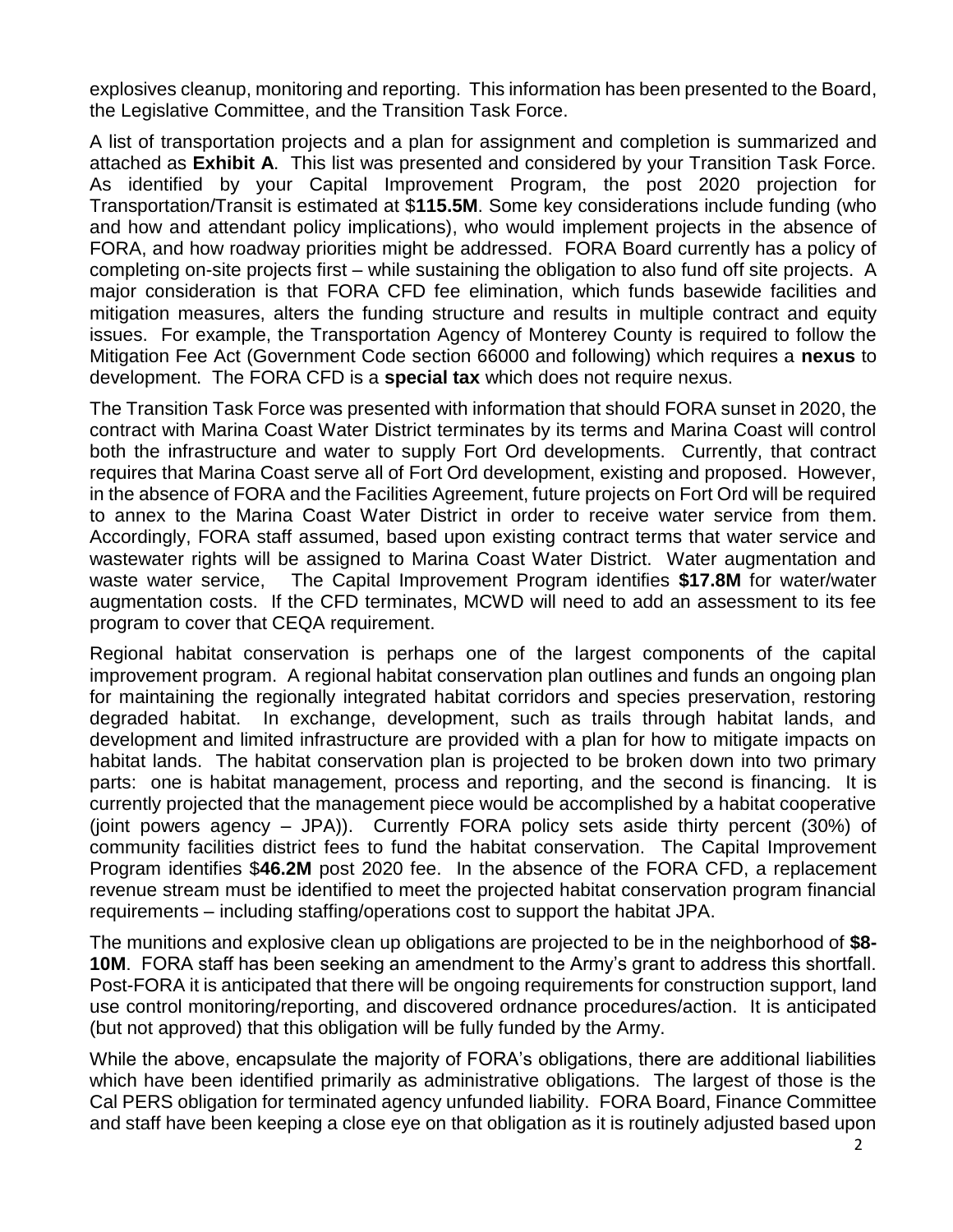actuarial evaluations by CalPERS. The CalPERS hypothetical termination liability is between **\$6.9M and \$8.8M**. For fiscal year 2017, the Finance Committee and the FORA Board have set aside approximately **\$7.3M** to address this projected liability. The more that this liability is funded, the financial risk associated with an assignment of this non-real property liability is reduced. The policy issue for the Board to address is: should all voting members be required to bear some responsibility for any portion of outstanding obligations/liabilities or should the entire amount be borne by only the underlying land holding jurisdictions?

**Funding** is key to assuring that the Capital Improvement Program is implemented. In the absence of FORA's Community Facilities District tax, the underlying land use jurisdictions will be required to create a **replacement funding** stream to address these issues. A basic understanding of how FORA's Capital Improvement Program is funded may assist the Board Staff has created a separate briefing memo addressing funding attached as **[Exhibit B](#page-6-0)**. It is FORA staff's recommendation that at a minimum the Board consider directing staff to bring back language revisions to the Mello Roos statute to address building removal funding and assignment of FORA's CFD, thus preserving and promoting flexibility for assignment or creation of any new CFD's.

FORA has received multiple questions about the transition planning process. FORA staff appreciates the early nature of those questions and the opportunity to address them. Responses have been previously provided for some of these questions and additional responses will be provided at or before the meeting.

There are other policy issues which must be addressed in order to implement the above outlined obligations and liabilities.

- Should one entity be the successor agency or multiple agencies?
- Should all the jurisdictions create a JPA or just the ones that wish to create one?
- How is that addressed in the Transition Plan?
- What if one jurisdiction wishes to implement growth control and not build to full potential?
- How is this addressed? What are the considerations or issues associated with each?
- In the absence of assignment of FORA's CFD, how will revenues be generated and who will generate those?
- What are some of the pros and cons associated with a replacement funding structure?
- If there is no single entity successor, how will the projects in the Capital Improvement Program be prioritized and implemented?
- What is the forum for that and who controls priority?

These are complicated issues, legally, fiscally and politically. Some peoples' pros are another's cons. However, the Legislature charged FORA with fully transitioning the base to civilian use. FORA job is roughly forty percent (40%) complete, pursuant to the Annual Report and other reports. Staff does not expect the Board to come to resolution on all aspects of the Final Transition Plan, however, staff does require policy direction to refine documents to compile a comprehensive draft Transition Plan for the Board's consideration.

#### **FISCAL IMPACT:**

Reviewed by FORA Controller

Staff time/legal are within the approved annual budget. Earlier staff PowerPoint versions were presented to Finance Committee. As transition planning continues, staff anticipates presenting future transition plan budget items for Board consideration.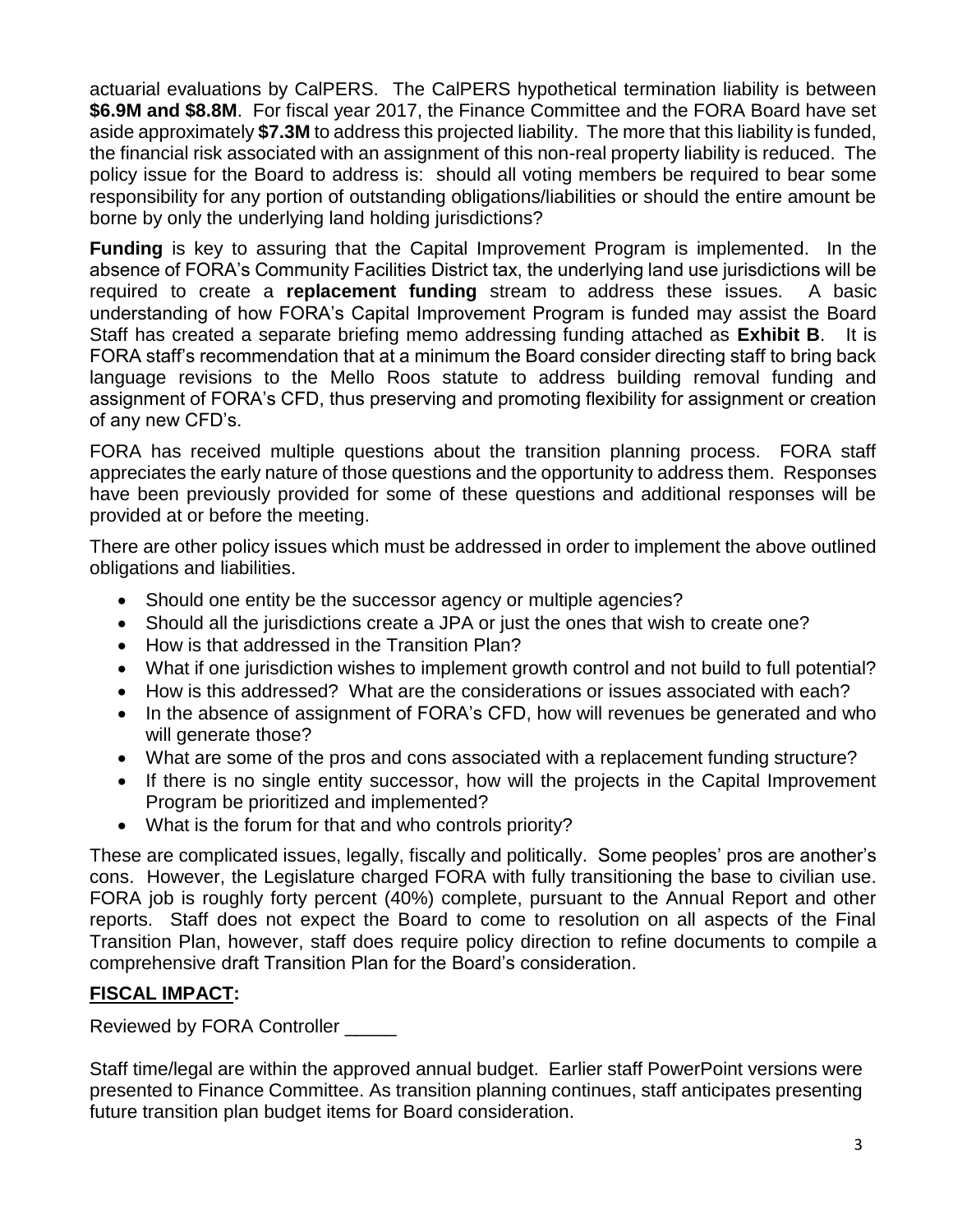#### **COORDINATION:**

On October 4, 2017, the Administrative Committee reviewed the TTF recommendation as part of their review of the October 13, 2017 draft FORA Board Packet.

On September 28, 2017, the Legislative Committee considered the TTF recommendation and made no recommendation to change the Legislative Agenda until the Board's consideration of the TTF recommendation at the October 13, 2017 Board meeting.

On October 4, 2017, the Executive Committee considered the TTF recommendation and recommended the two October meetings format for discussion of this item, and stressed ample time for public participation and comment.

TTF, Administrative Committee, Executive Committee, Legislative Committee, Finance Committee, Legislative offices

sky Approved by Ьгл Prepared by Michael A. Houlemard, Jr.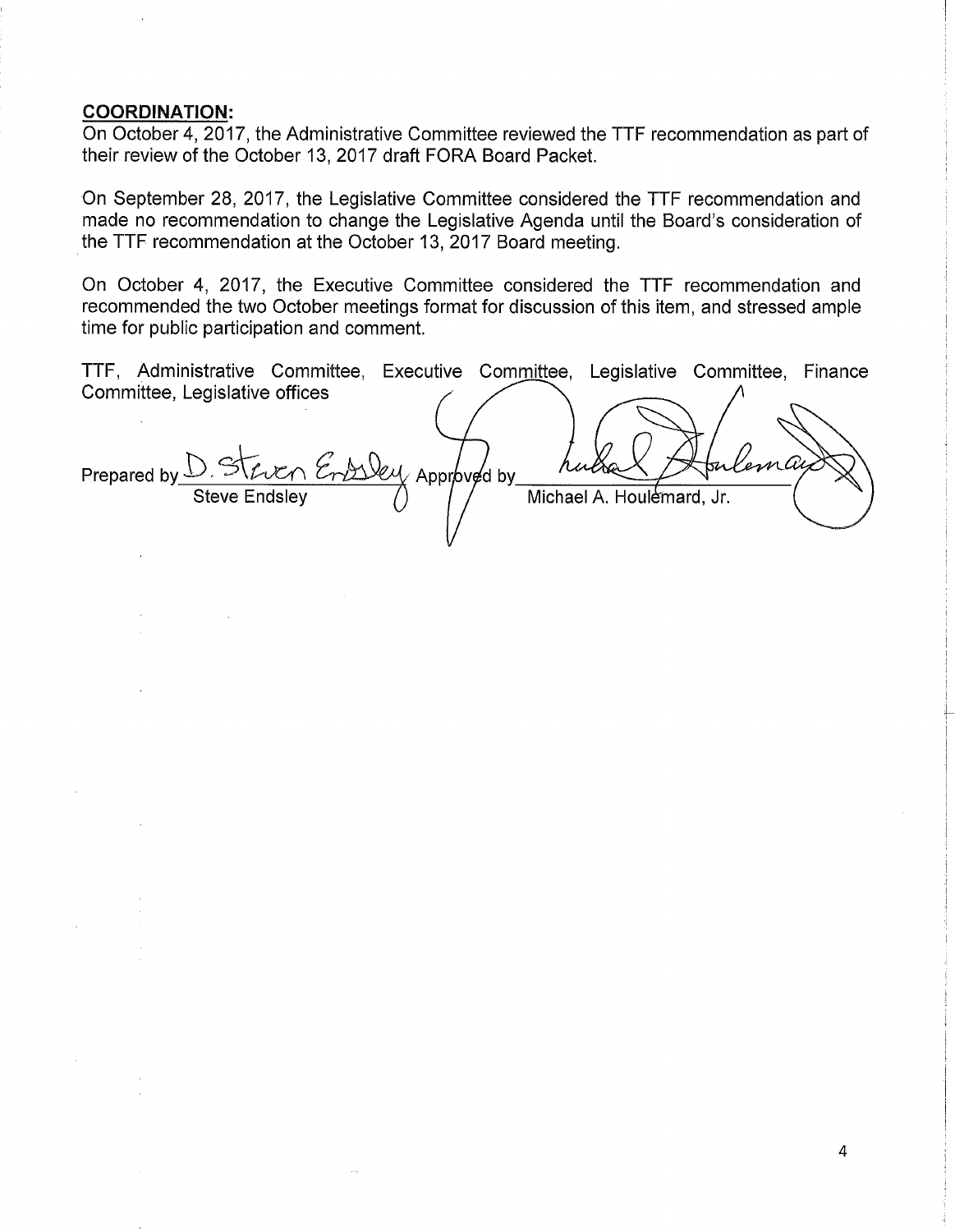<span id="page-5-0"></span>

|                        |                         | <b>Regional Improvements</b>         |                            | <b>Attachment A to Item 5a</b><br>FORA Board Meeting, 10/26/17 |                        |
|------------------------|-------------------------|--------------------------------------|----------------------------|----------------------------------------------------------------|------------------------|
| Lead                   | Proj#                   | Description                          | Obligation                 | Proposed Assignment                                            | <b>Est. Completion</b> |
| TAMC/CalTrans          | R <sub>3</sub> a        | Hwy 1- Del Monte-Fremont MBL         | 14,099,438 TAMC            |                                                                | 2025-2026              |
| TAMC/CalTrans          | R <sub>10</sub>         | Hwy1-Monterey Road Interchange       | 3,746,225 TAMC             |                                                                | 2026-2027              |
| TAMC/CalTrans          | R11                     | Hwy 156 Freeway Upgrade              | 17,662,896 TAMC            |                                                                | 2024-2025              |
|                        | <b>Transit</b>          |                                      |                            |                                                                |                        |
| MST                    | T <sub>3</sub>          | <b>Transit Vehicle Purchase</b>      | 9,189,359 MST              |                                                                | 2024-2025              |
| MST                    | T22                     | <b>Intermodal Corridors</b>          | 7,386,330 MST              |                                                                | 2024-2025              |
|                        |                         | <b>Off-Site Improvements</b>         |                            |                                                                |                        |
| <b>Monterey County</b> | $\mathbf{1}$            | Davis Rd north of Blanco             | \$<br>720,208              | CO                                                             | 2025-2026              |
| <b>Monterey County</b> | 2B                      | Davis Rd south of Blanco             | 12,733,317                 | CO                                                             | 2022-2023              |
| Monterey County        | 4D                      | Widen Reservation-4 lanes to WG      | 9,390,281                  | CO                                                             | 2025-2026              |
| <b>Monterey County</b> | 4E                      | Widen Reservation, WG to Davis       | 4,978,440                  | CO                                                             | 2024-2025              |
| <b>City of Marina</b>  | $\overline{\mathbf{8}}$ | <b>Crescent Ave extend to Abrams</b> | 399,475                    | <b>MARINA</b>                                                  | 2017-2018              |
| City of Marina         | 10                      | Del Monte Blvd Extension             | 947,000                    | <b>MARINA</b>                                                  |                        |
|                        |                         | <b>On-Site Improvements</b>          |                            |                                                                |                        |
| <b>City of Marina</b>  | FO <sub>2</sub>         | <b>Abrams</b>                        | $\frac{1}{2}$<br>1,127,673 | <b>MARINA</b>                                                  | 2019-2020              |
| City of Marina         | FO <sub>5</sub>         | 8th Street                           | 6,443,262                  | <b>MARINA</b>                                                  | 2021-2022              |
| <b>FORA</b>            | FO <sub>6</sub>         | Intergarrison                        | 6,324,492                  | CO                                                             | 2021-2022              |
| FORA                   | FO7                     | Gigling                              | 8,495,961                  | <b>SEASIDE</b>                                                 | 2020-2021              |
| <b>FORA</b>            | FO <sub>9</sub> C       | <b>GJM Blvd</b>                      | 1,083,775                  | <b>DEL REY OAKS</b>                                            | 2019-2020              |
| City of Marina         | FO11                    | Salinas Ave                          | 4,510,693                  | <b>MARINA</b>                                                  | 2021-2022              |
| <b>FORA</b>            | <b>FO12</b>             | <b>Eucalyptus Road</b>               | 532,830                    | <b>SEASIDE</b>                                                 | 2018-2019              |
| <b>FORA</b>            | FO13B                   | Eastside Parkway                     | 18,611,779                 | CO                                                             | 2024-2025              |
| <b>FORA</b>            | <b>FO14</b>             | <b>South Boundary Road Upgrade</b>   | 3,733,921                  | <b>DEL REY OAKS</b>                                            | 2019-2020              |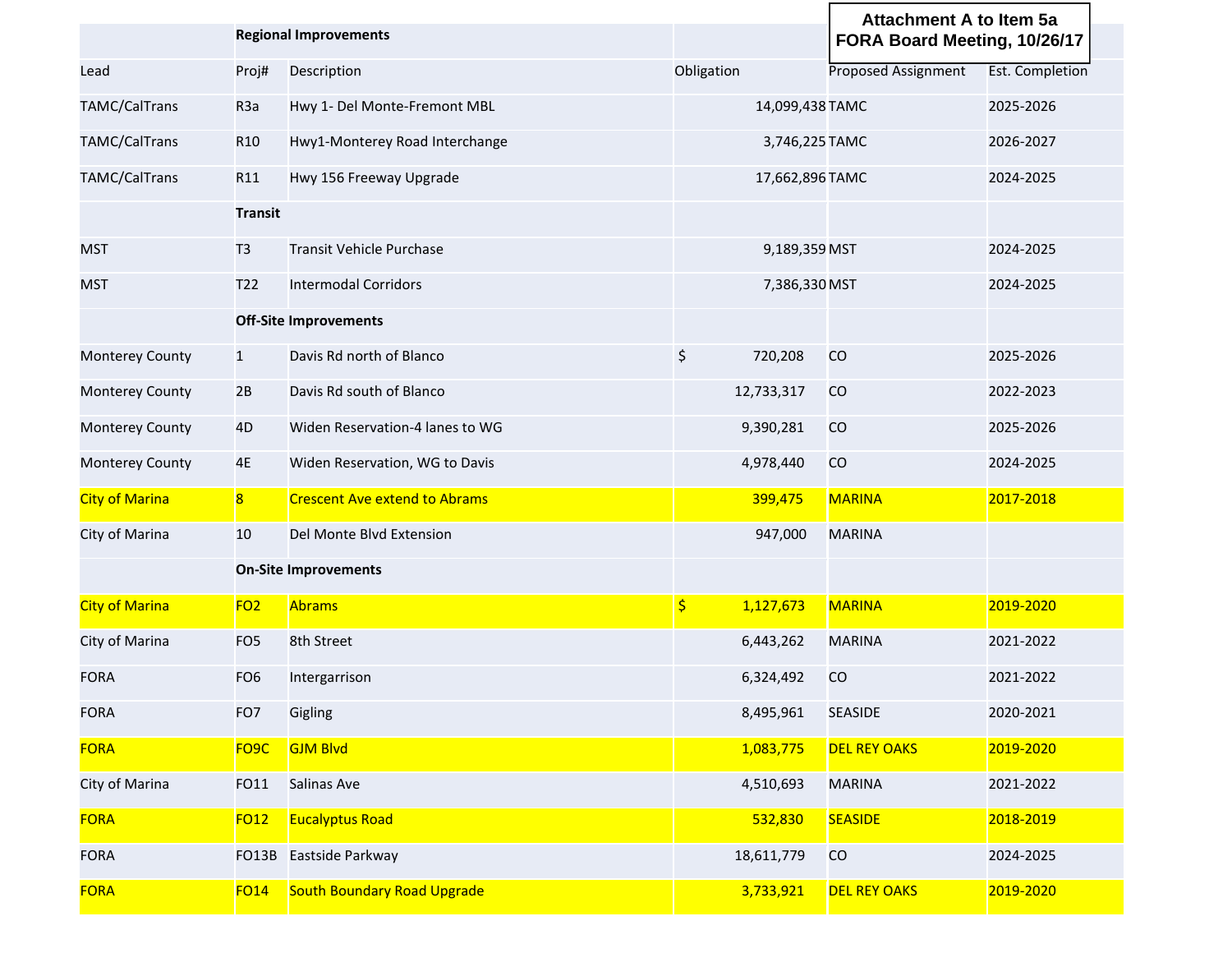#### **Attachment B to Item 5a FORA Board Meeting, 10/26/17**

#### FORA MEMO

<span id="page-6-0"></span>DATE: October 23, 2017

TO: FORA Board

FROM: FORA Staff

RE: FINANCING LEGISLATION

A key component of the Fort Ord Reuse Authority Transition Plan will be to define/outline how post 2020 obligations will be resourced/financed – given the anticipated expiration of certain powers afforded FORA to complete its mission. As of 2017, FORA's Capital Improvement Program (CIP) staff and financial consultants project \$179.5M in obligations remain post 2020, including: transportation/transit, water augmentation and habitat conservation. The CIP outlines both FORA's Base Reuse Plan (BRP) California Environmental Quality Act (CEQA) mitigations and basewide public facilities (financed primarily by Community Facilities District (CFD) fees) and building removal (financed primarily with a portion of land sales/leasing revenues). Currently, entitled development, assuming its full buildout, is projected to raise approximately \$71M in fees and proposed development, as identified by the jurisdictions, is projected to raise approximately \$51M in fees. This leaves a shortfall of approximately \$57M possibly more if the jurisdictions do not go forward with entitled projects. The CIP currently addresses this shortfall through a combination of projected property tax and land sales revenues but they go away if FORA sunsets, unless specific provision is made to designate those revenues to post 2020 reuse activities. Currently, land sales revenues are first applied to building removal and then any excess is applied to reducing the CFD fee or other operations costs. This structure would have to be altered if any successor agency hopes to complete the BRP obligations.

Both the Board and the Transition Task Force (TTF) have identified that, in order to sustain fairness, extension or ability to assign FORA's CFD is an essential part of a Transition Plan. This Board unanimously approved the Legislative Agenda identifying this issue and the TTF majority included this as a key component to a transition plan. There are only two ways for FORA's existing CFD to be extended: 1) extend the FORA Act in some form or 2) amend Mello-Roos law, allowing for assignment.

Staff has identified to the Board and the TTF, that the CFD fees will terminate upon FORA's dissolution. There are three reasons for this termination. First, the language contained in the CFD states, this CFD will terminate upon FORA's ["termination or 2051 whichever is later."]. In the absence of such language or *alternative interpretation*, the CFD fee might be able to be assigned to a successor agency (or agencies). Second, the CFD fees were established in conjunction with the State of California CFD laws, Government Code section 53311 and following. Those sections do not provide for assignment. A bar to assignment is also found in the Mello-Roos Act section 53368.1. That section provides that a County may assign to a City or Cities by following the procedures outlined and written agreement. However, that does not address a Military Base Reuse Authority or special district, such as FORA, assigning or transferring the CFD to a successor agency (ies). Such an amendment would be necessary for FORA to make such a transfer/assignment to a qualifying successor(s). In the absence of an amendment to the Mello-Roos law, the only other options are extension of the FORA Act or re-creation of revenue streams by the Cities and County to replace this funding. The cities of Marina and Seaside are exploring options and have solicited for an independent financial consultant on this subject.